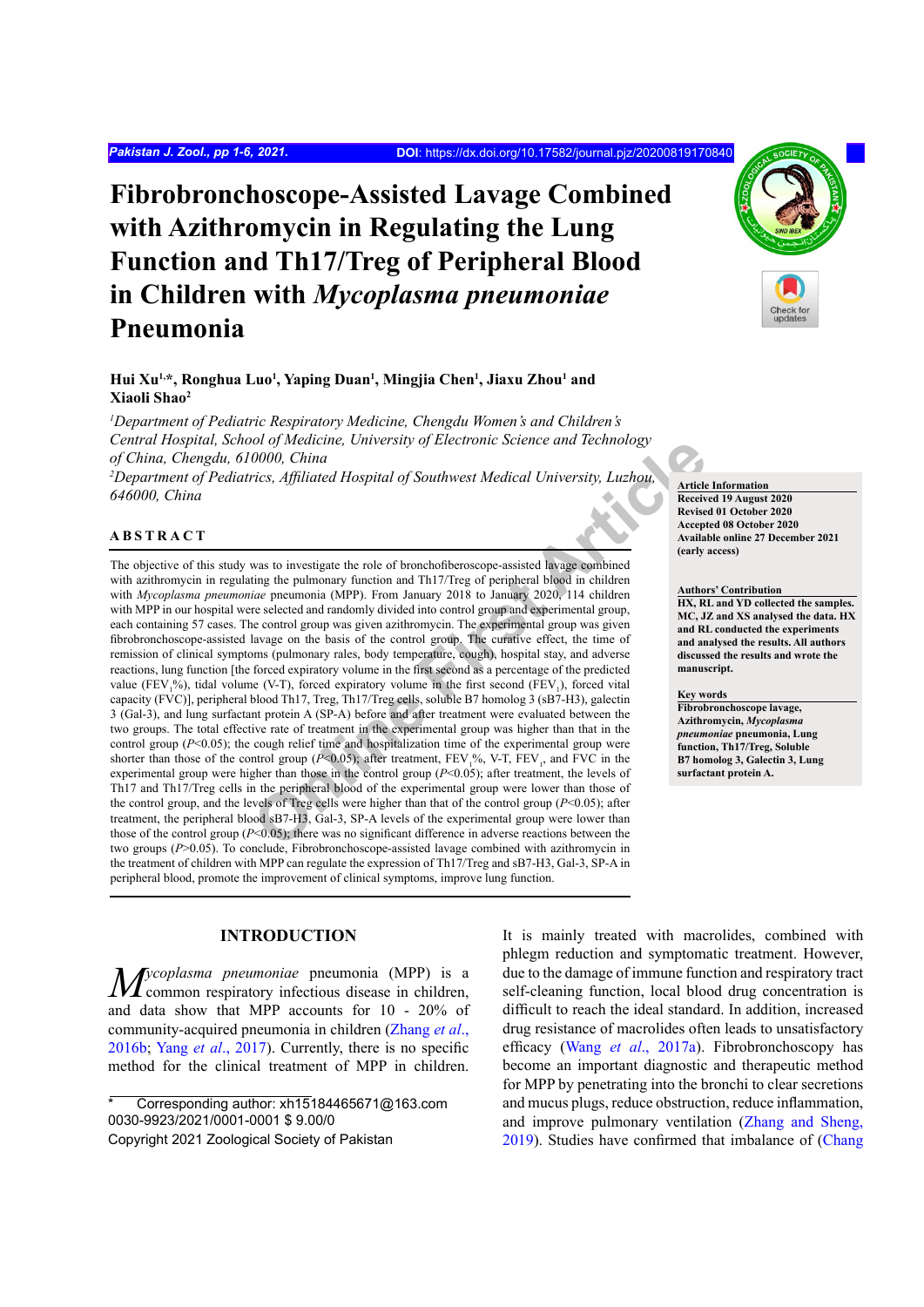*et al*[., 2018](#page-4-0)) Th17/Treg in peripheral blood, expression of soluble B7 homologue 3 (SB7-H3), galactin-3 (Gal-3), and surfactant protein A (SP-A) are involved in MPP occurrence and development (Xia *et al*[., 2018;](#page-5-3) [Ding](#page-4-1) *et al*., [2017\)](#page-4-1). At present, there have been studies on the treatment of MPP in children by fibrobronchoscope-assisted lavage combined with azithromycin, but most of them focus on lung function, symptom improvement and curative effect. Few reports have reported its effects on peripheral blood Th17/Treg cell level, SB7-H3, Gal-3, SP-a.

## **MATERIALS AND METHODS**

#### *General information*

In this study, 114 children who had been treated for MPP in our hospital from January 2018 to January 2020 were selected as research objects. They were randomly divided into control group and experimental group, each containing 57 cases. There was no significant difference in gender, age, body weight, course of disease, degree of disease, body temperature and clinical pulmonary infection score (CPIS) between the two groups before treatment (*P > 0.05*), as shown in Table I. This study was approved by the medical ethics committee of our hospital.

# *Inclusion and exclusion criteria*

Inclusion criteria were (i) meeting the relevant diagnostic criteria in the expert Consensus on diagnosis and treatment of MMP in children (2015 edition) (Chen *et al*., 2015); (ii) in the acute stage of attack; (iii) no bronchial dysplasia, bronchial asthma, congenital malformation of respiratory tract, *etc*; (iv) no use of immunomodulator in recent 2 months; and (v) family members were informed and signed an informed consent.

Exclusion criteria were (i) chronic cardiopulmonary diseases; (ii) azithromycin allergy; (iii) precardiac heart disease; (iv) co-infection with chlamydia pneumoniae, respiratory syncytial virus, adenovirus and other pathogens; (v) complicated with autoimmune diseases.

#### *Experimental plan*

Both the control and experimental groups were given comprehensive treatment such as spasmolysis, phlegm reduction, asthma relief, and adjustment of water and electrolyte disturbance, etc., and were given continuous low-flow oxygen inhalation for 1-2 L/min if necessary.

The control group was treated with azithromycin injection (Jiangsu Wuzhong Pharmaceutical Group Corporation, SFDA approval number H20010606) at dosage of 10 mg/ (kg•d) by intravenous drip for 5 consecutive days, and then was given oral azithromycin (Pfizer Pharmaceutical Co., Ltd, SFDA approval number H10960112) at dosage of10 mg/kg for 3 days.

children who had been treated for<br>
com January 2018 to January 2020<br>
BF-3C30 or BF-XP260F bit<br>
com January 2018 to January 2020<br>
Preoperative diet and drinking<br>
Intramuscular injection of atropius<br>
there was no significan The experimental group received fibrobronchoscopeassisted lavage on the basis of the control group. Olympus BF-3C30 or BF-XP260F bronchoscope was used. Preoperative diet and drinking were forbidden for 6 h. Intramuscular injection of atropium (0.01-0.03 mg/kg) and rumina (5 mg/kg,  $\leq 100$  mg) were performed 0.5 h before surgery. Intramuscular injection of midazolam (0.3 mg/kg, ≤10 mg) was administered 10 to 15 min before surgery to sedate and reduce respiratory secretions. For nasal cavity and throat, oxygen driven spray anesthesia (2% lidocaine) was used, and 10-15 min later oxygen inhalation was given. Airway mucosal surface anesthesia (2% lidocaine) was performed during the operation, and the lesions of trachea, main bronchus and lobes, segments and subsegments were observed step by step through the nasal cavity. According to the imaging results, the corresponding bronchopulmonary segments were selected for lavage. The distal end of bronchoscope was fixed and warm saline was injected. For patients with body weight  $\leq 20$  k, the amount of lavage per time was 1 mL/kg; for patients with body weight  $\geq 20$  kg, the amount of lavage per time was 20 mL. The recovery of lavage fluid was repeated for 2 to 4 times. Blood oxygen saturation, respiration, heart rate, circulation, complexion and other conditions were continuously monitored during the operation. 1 - 3 times of lavage was carried out according to the actual condition during hospitalization.

<span id="page-1-0"></span>

| Table I.- General information of two groups used in this study. |  |  |  |  |  |
|-----------------------------------------------------------------|--|--|--|--|--|
|-----------------------------------------------------------------|--|--|--|--|--|

| Data                     | Control $(n=57)$        | Experimental $(n=57)$      | $t/\chi^2$ | P     |
|--------------------------|-------------------------|----------------------------|------------|-------|
| Gender (male/female)     | 32/25                   | 34/23                      | 0.144      | 0.704 |
| Age (years)              | $4-12(7.39\pm1.35)$     | $4-12(7.51\pm1.49)$        | 0.451      | 0.653 |
| Body weight (kg)         | $16-46(26.08\pm4.82)$   | $16-46(26.26\pm5.28)$      | 0.190      | 0.850 |
| Course of disease (d)    | $3-7(4.89\pm0.68)$      | $3-7(5.01\pm0.72)$         | 0.915      | 0.362 |
| Condition                |                         |                            |            |       |
| Mild                     | 36(63.16)               | 38 (66.67)                 | 0.154      | 0.695 |
| Severe                   | 21 (36.84)              | 19 (33.33)                 |            |       |
| Body temp. $(^{\circ}C)$ | 38.2-39.8 (39.08±0.25)  | $38.1 - 39.9$ (39.11±0.27) | 0.616      | 0.540 |
| CPIS score (points)      | $3-8$ (5.36 $\pm$ 0.69) | $3-8$ (5.42 $\pm$ 0.73)    | 0.451      | 0.653 |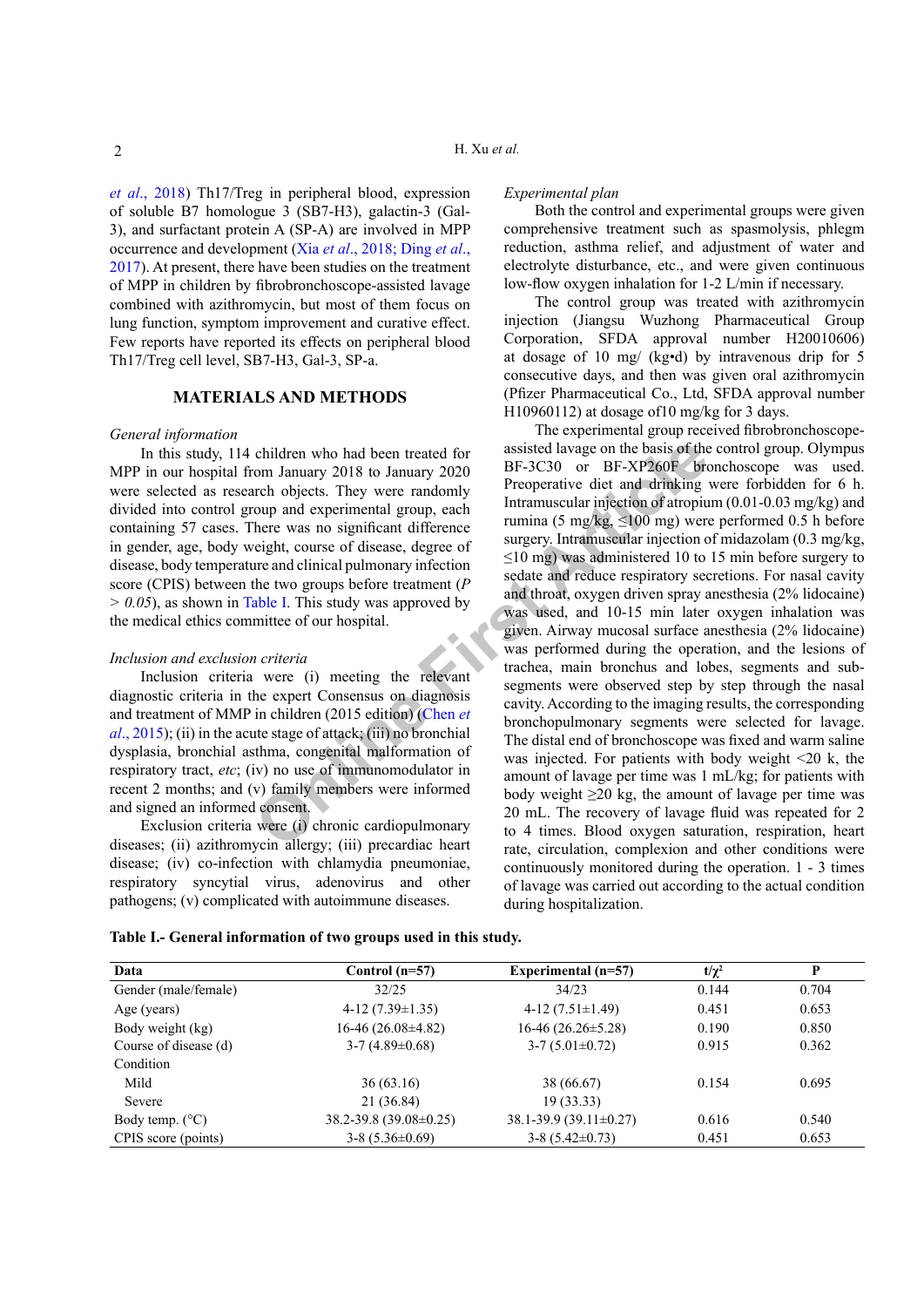Lung function indicators [the 1st second forced expiratory volume as a percentage of the expected value (FEV1%), tidal volume (V-T), the 1st second forced expiratory volume (FEV1), forced vital capacity (FVC)] were measured by S-980A II pulmonary function detector (Sichuan Skida Technology Co., Ltd.). 2 ml of peripheral venous blood was extracted under fasting state and centrifuged (radius 8cm, 3500r/min, 9min) to obtain serum. Soluble B7 homolog 3 (sB7-H3), galactin-3 (GAL-3) and surfactant protein A (SP-A) were determined by enzyme-linked immunosorbent assay (ELISA) with the kit provided by Guangzhou Huafen Biotechnology Co., Ltd. The proportions of Th17 and Treg cells were measured by flow cytometry (BD, USA).

#### *Observation indices*

The observation indices included (1) curative effect, (2) remission time of clinical symptoms (rales, body temperature, cough) and hospital stay, (3) lung function before and after treatment (FEV1%, V-T, FEV1, FVC), (4) peripheral blood Th17/Treg cell level before and after treatment, (5) levels of soluble B7 homologous 3 (SB7-H3), galactin-3 (GAL-3) and pulmonary surfactant protein A (SP-A) in peripheral blood before and after treatment, and (6) adverse reactions (transient decrease of blood oxygen saturation, increased heart rate, nausea and vomiting).

#### *Curative effect criterion*

The disease is thought to be cured when the cough stops, the body temperature returns to normal, and the X-ray shows that the inflammation of the lungs has completely disappeared. When the cough abates or stops, the body temperature returns to normal, and the X-ray shows an improvement in pulmonary inflammation, the disease is thought to be improved to a certain extent. Invalid treatment is defined when the cough does not stop, body temperature of the children does not return to normal,

and the X-ray shows no improvement or even worsening of pulmonary inflammation. The cured cases and gettingbetter cases were all regarded as effective cases.

#### *Statistical method*

Software SPSS22.0 was used for statistical analysis of data. The statistical data were expressed in terms of rate, with chi-squared test conducted for inter-group difference comparison. Measurement data in line with normal distribution were represented by  $\bar{x}$ ±s, with independent sample t-test conducted for inter-group comparison, and paired t-test was used for intra-group comparison. The difference was considered statistically significant when  $P < 0.05$ .

# **RESULTS**

**RESULT**<br> **COLL TEREMENT ARRAMELAT SURFALL SURFALL SURFALL SURFALL SURFALL SURFALL SURFALL SURFALL SURFALL AND SURFALL ARRAMELAT SURFALL ARE COLL AT A THE COLL AT A THE COLL AND SURFALL ARRAMELAT SURFALL ARRAMELAT ARRAMELA** Table II shows that the total effective rate of the experimental group was higher than of the control group  $(P < 0.05)$ , whereas the lung rales remission time, body temperature relief time, cough relief time and hospital stay in the experimental group were shorter than those in the control group ( $P < 0.05$ ). [Table III](#page-3-0) shows that before treatment, there was no significant difference in lung function indices between the two groups ( $P > 0.05$ ). After treatment,  $FEV_1\%$ , V-T,  $FEV_1$ , FVC of the experimental group were higher than those of the control group ( $P \le$ 0.05). There was no significant difference in Th17/ Treg cell level and the levels of sB7-H3, Gal-3, SP-A in peripheral blood between the two groups before treatment  $(P > 0.05)$ . After treatment, Th17 and Th17/Treg cell levels and the the levels of sB7-H3, Gal-3, SP-A in peripheral blood of the experimental group were lower than those of the control group. Treg cell level in the experimental group was however higher than that of the control group  $(P < 0.05)$ . There was no significant difference in adverse reactions between the two groups ( $P > 0.05$ ), as shown in [Table](#page-3-1) IV.

<span id="page-2-0"></span>

|  | Table II.- Effect of fibrobronchoscope-assisted lavage combined with azithromycine on curation (%), clinical    |  |  |  |
|--|-----------------------------------------------------------------------------------------------------------------|--|--|--|
|  | symptom relief time (Mean±SEM, days) and hospital stay of children with <i>Mycoplasma pneumoniae</i> infection. |  |  |  |

|                              | Control $(n=57)$ | Experimental $(n=57)$ | $\mathbf{v}^2$ |       | P            |
|------------------------------|------------------|-----------------------|----------------|-------|--------------|
| <b>Curative effects</b>      |                  |                       |                |       |              |
| Cure                         | 29 (50.88)       | 32(56.14)             |                |       |              |
| Getting better               | 15 (26.32)       | 21 (36.84)            |                |       |              |
| Invalid                      | 13 (22.81)       | 4(7.02)               |                |       |              |
| Total efficiency             | 44(77.19)        | 53 (92.98)            | 5.600          |       | 0.018        |
| Clinical symptom relief time |                  |                       |                |       |              |
| Lung rales remission time    | $8.31 \pm 1.78$  | $6.44 \pm 1.53$       |                | 6.015 | ${}_{0.001}$ |
| Temperature relief time      | $4.85 \pm 1.41$  | $3.62 \pm 1.24$       |                | 4.946 | ${}_{0.001}$ |
| Cough relief time            | $6.44 \pm 1.49$  | $5.31 \pm 1.52$       |                | 4.008 | ${}_{0.001}$ |
| Hospital stay                | $14.63 \pm 3.61$ | $12.30 \pm 2.85$      |                | 3.825 | ${}_{0.001}$ |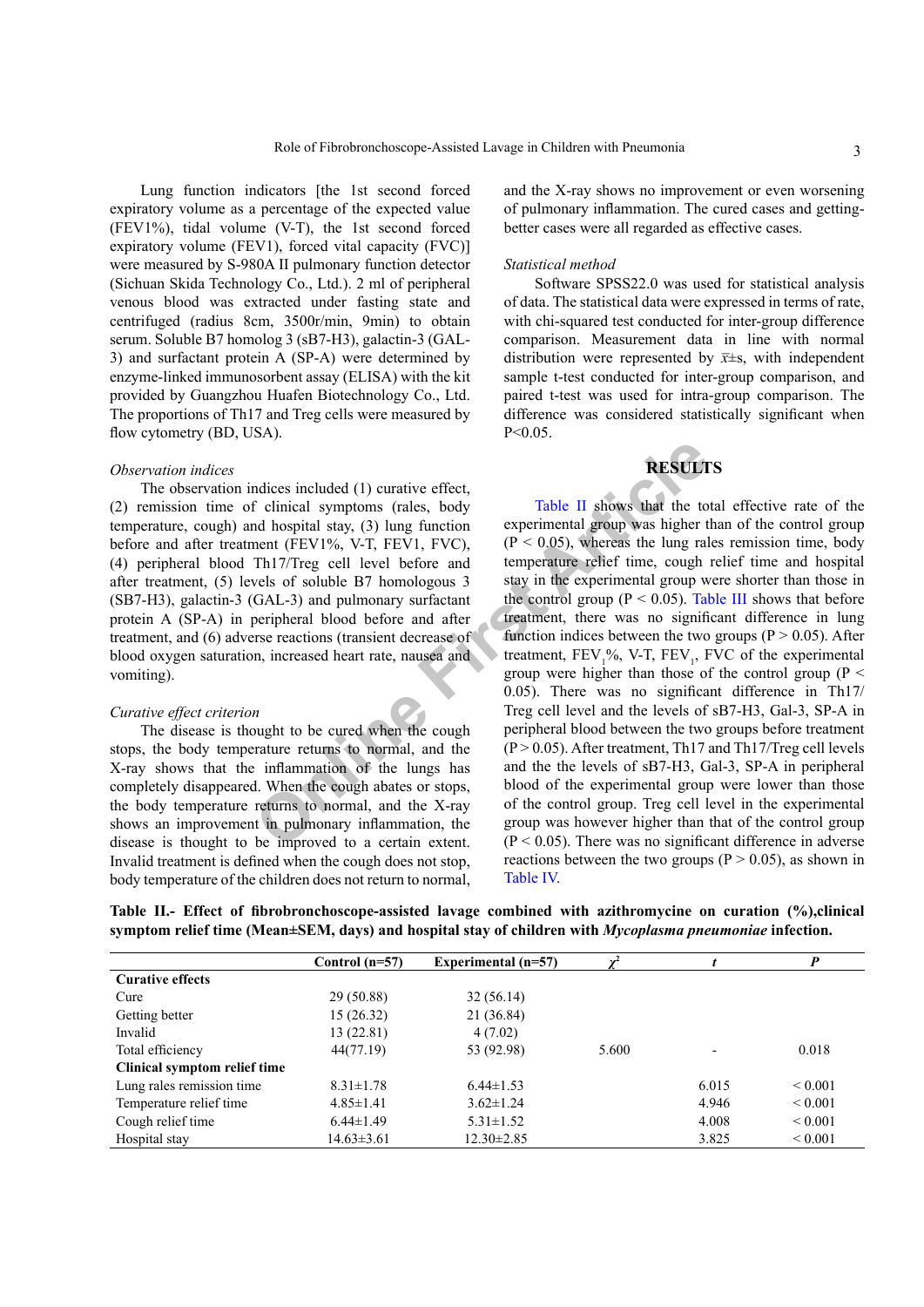|                                                   | <b>Before treatment</b> |                       | $\boldsymbol{P}$ | <b>After treatment</b>        |                               | t      | $\boldsymbol{P}$ |
|---------------------------------------------------|-------------------------|-----------------------|------------------|-------------------------------|-------------------------------|--------|------------------|
|                                                   | Control $(n=57)$        | Exp. $(n=57)$         |                  | Control $(n=57)$              | Exp. $(n=57)$                 |        |                  |
| <b>Lung function indices</b>                      |                         |                       |                  |                               |                               |        |                  |
| $FEV_1\%(\%)$                                     | $64.92 \pm 5.86$        | $65.51 \pm 5.38$      | 0.577            | $68.16 \pm 5.23$ <sup>a</sup> | $72.05 \pm 4.66^a$            | 4.193  | ${}_{0.001}$     |
| $V-T(ml/kg)$                                      | $8.01 \pm 1.02$         | $7.75 \pm 1.23$       | 0.222            | $9.66 \pm 1.14$ <sup>a</sup>  | $11.13 \pm 1.35^a$            | 6.281  | ${}_{0.001}$     |
| FEV <sub>1</sub> (L)                              | $1.30 \pm 0.34$         | $1.24 \pm 0.41$       | 0.397            | $1.61 \pm 0.47$ <sup>a</sup>  | $1.90 \pm 0.52$ <sup>a</sup>  | 3.124  | 0.002            |
| FVC(L)                                            | $1.60 \pm 0.38$         | $1.56 \pm 0.41$       | 0.590            | $2.33 \pm 0.42$ <sup>a</sup>  | $2.65 \pm 0.56$ <sup>a</sup>  | 3.451  | ${}_{0.001}$     |
| Th17/Treg cell level                              |                         |                       |                  |                               |                               |        |                  |
| Treg $(\% )$                                      | $3.74 \pm 0.41$         | $3.65 \pm 0.44$       | 0.261            | $5.14 \pm 0.59$ <sup>a</sup>  | $6.55 \pm 0.78$ <sup>a</sup>  | 10.885 | ${}_{0.001}$     |
| Th $17(%)$                                        | $3.17\pm0.36$           | $3.23 \pm 0.32$       | 0.349            | $2.34 \pm 0.28$ <sup>a</sup>  | $1.62 \pm 0.23$ <sup>a</sup>  | 15.002 | ${}_{0.001}$     |
| Th <sub>17</sub> /Treg                            | $0.85 \pm 0.30$         | $0.88 \pm 0.26$       | 0.570            | $0.46 \pm 0.21$ <sup>a</sup>  | $0.25 \pm 0.16^a$             | 6.005  | ${}_{0.001}$     |
| sB7-H3, Gal-3 and SP-A levels in peripheral blood |                         |                       |                  |                               |                               |        |                  |
| $sB7-H3$ (pg/ml)                                  | 3488.78±1053.39         | $3505.21 \pm 1051.52$ | 0.934            | 2017.79±781.61ª               | 1530.48±456.26 <sup>a</sup>   | 4.065  | ${}_{0.001}$     |
| Gal-3 $(ng/ml)$                                   | 39.89±5.23              | $40.11 \pm 4.78$      | 0.815            | $29.93 \pm 4.67$ <sup>a</sup> | $20.26 \pm 4.45$ <sup>a</sup> | 11.318 | ${}_{0.001}$     |
| $SP-A(g/L)$                                       | $0.75 \pm 0.18$         | $0.72 \pm 0.21$       | 0.415            | $0.67 \pm 0.16$ <sup>a</sup>  | $0.44 \pm 0.15$ <sup>a</sup>  | 7.918  | ${}_{0.001}$     |

<span id="page-3-0"></span>**Table III.- Effect of fibrobronchoscope-assisted lavage combined with azithromycine on lung function indices, Th17/ Treg cell level, sB7-H3, Gal-3 and SP-A levels in peripheral blood of children with** *Mycoplasma pneumoniae* **infection.**

Exp., experimental group.

**Table IV.- Comparison of adverse reactions between two groups n (%).**

|                                                  | Control $(n=57)$ | Exp. $(n=57)$ |
|--------------------------------------------------|------------------|---------------|
| Transient decrease in<br>blood oxygen saturation | 0(0.00)          | 3(5.26)       |
| Increased heart rate                             | 1(1.75)          | 2(3.51)       |
| Nausea                                           | 2(3.51)          | 1(1.75)       |
| Vomiting                                         | 2(3.51)          | 1(1.75)       |
| Total incidence                                  | 5(8.77)          | 7(12.28)      |

# <span id="page-3-1"></span>**DISCUSSION**

Macrocyclic lipid antimicrobial agents are the first choice for MPP treatment in children. Azithromycin belongs to the second generation of cyclolactone antibacterial drugs. By binding the 50S subunit of the bacterial ribosome, it hinders the peptide transfer process in RNA translation, inhibits the protein synthesis of mycoplasma cells, and thus plays an antibacterial role (Zeng *et al*[., 2018\)](#page-5-4). In recent years, due to the increased resistance to macrolides and the increased difficulty in MPP treatment in children, the adoption of new treatment regimens has become a hot spot in clinical research ([Li](#page-5-5) *et al*[., 2018\)](#page-5-5).

With the rapid progress of medical technology, the clinical application of fiberoptic bronchoscopy has become an interventional therapy. The fiberoptic bronchoscope has a fine diameter. By using fiberoptic bronchoscopy, the lesions were irrigated with normal saline to clear the remaining substances in the respiratory tract and

**A levels in peripheral blood**<br>
88.78±1053.39 3505.21±1051.52 0.934 2017.79±781.61<sup>a</sup> 1530.48±45<br>
39.89±5.23 40.11±4.78 0.815 29.93±4.67<sup>a</sup> 20.26±4.<br>
0.75±0.18 0.72±0.21 0.415 0.67±0.16 20.26±4.<br>
0.75±0.18 0.72±0.21 0.415 alveoli, so as to reduce airway obstruction and improve respiratory function. Drugs could also be injected directly via fiberoptic bronchoscopy to play a therapeutic role (Tao and Xia, 2019). At the same time, the components of bronchoalveolar lavage fluid can also be analyzed to study the etiology, diagnosis and pathogenesis of the disease, and to evaluate the efficacy and prognosis (Shi *et al*[., 2017](#page-5-7)). The study of Li *et al*. (2017) showed that, on the basis of azithromycin sequential treatment, symptomatic treatment and physical treatment, the bronchoscopy-assisted lavage can effectively promote the remission of clinical symptoms in children with MPP, reduce the level of inflammatory factors, and improve blood gas indicators. The results of this study showed that fibrobronchoscope-assisted lavage combined with azithromycin in the treatment of MPP children has a high safety and can improve clinical symptoms and lung function, with a total effective rate of 92.98%. Its treatment mechanism mainly includes the following two aspects: (1) Fibrobronchoscope lavage can effectively remove mucus plug or secretions, reduce the local content of mycoplasma pneumoniae (MP), toxins and inflammatory factors, reduce direct and indirect damage to bronchi, relieve clinical symptoms, and improve lung function [\(Huang](#page-5-8) *et al*., 2017); (2) The bronchial mucosa of MPP children are in different degrees of edema and congestion, which results in local blood supply disorder and the local concentration of antibiotics. Under such circumustance, saline irrigation makes the local hypertonic state, eliminates or reduces edema, improves local blood supply, alleviates symptoms of hypoxia, increases the local concentration of antibiotics, and enhances the antiinflammatory effect ([Wang and Wang, 2019](#page-5-9)).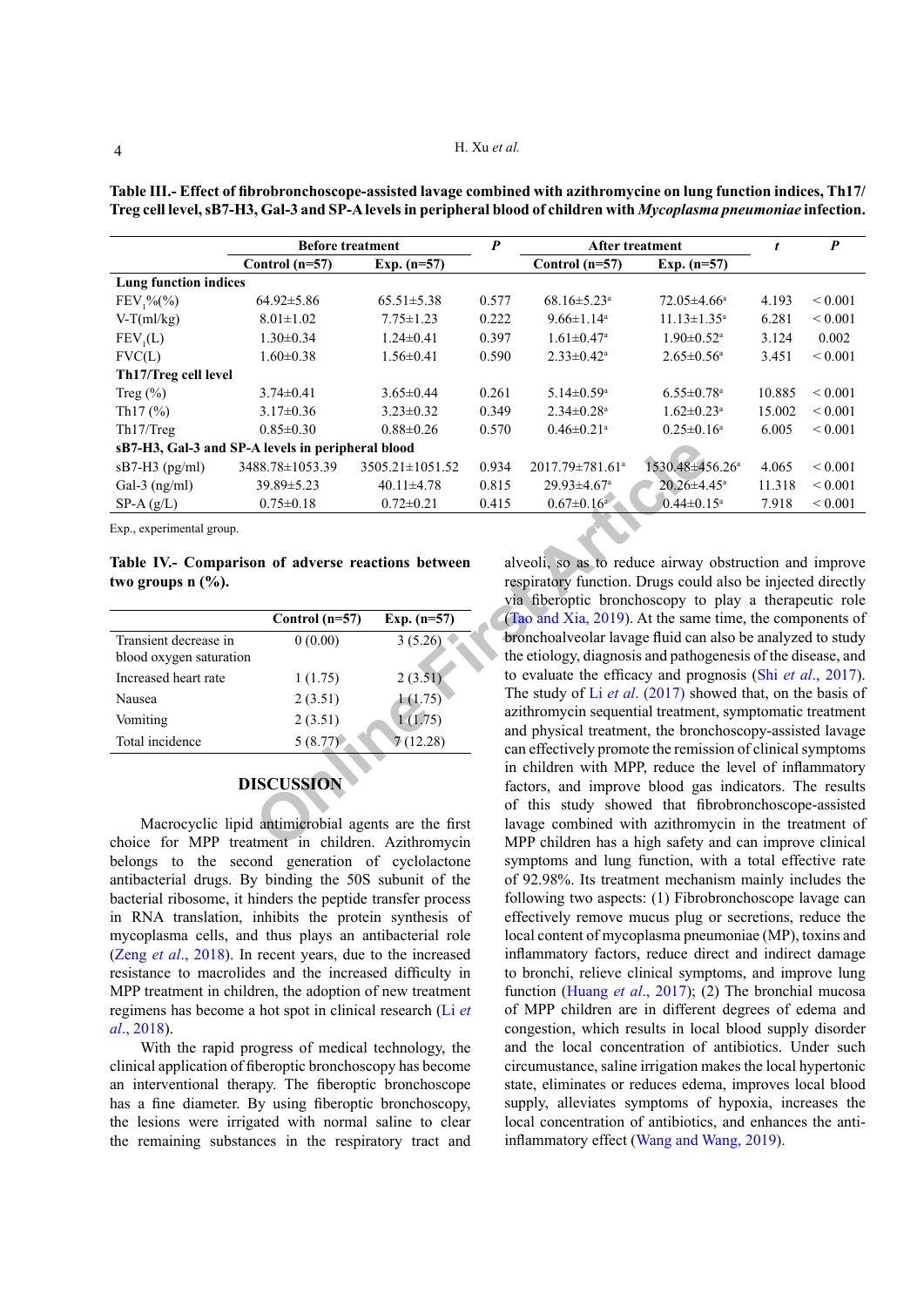by interfering with the eosinophils-<br>
earance effect focusing MP. Huang<br>
that SP-A levels in serum and<br>
thid of MPP children were higher The treatment of fibrobrone<br>
article method of MPP children with a strike the straine sB7-H3 is a helper stimulant of T cells, which can regulate both co-stimulation and co-inhibition of T cells. Zhang *et al*[. \(2016\)](#page-5-0) found that sB7-H3 participated in the occurrence and development of refractory MPP by regulating the secretion of IL-2, IL-1β, IL-36 and other inflammatory factors. Gal-3 is a member of the galactin family, which mediates the immune response state of various inflammatory diseases by interacting with cell surface molecules, intracellular glycoproteins, and extracellular matrix. Zhao *et al*[. \(2019\)](#page-5-10) found that Gal-3 was closely related to neutrophil chemotaxis and luminal infiltration in children with refractory MPP, and was involved in airway inflammation. SP-A is mainly secreted by alveolar type II epithelial cells (AT II), which can alleviate respiratory inflammatory damage by interfering with the eosinophilsmediated biological clearance effect focusing MP. Huang *et al*[. \(2018\)](#page-5-8) showed that SP-A levels in serum and bronchoalveolar lavage fluid of MPP children were higher than those of children without significant pulmonary infection. It shows that MP infection of the lungs can stimulate the AT II cells to secrete a large number of SP-A, thereby exerting a role of immune regulation. This study innovatively analyzes the effects of fibrobronchoscopeassisted lavage combined with azithromycinon sB7-H3, Gal-3, SP-A levels in peripheral blood of MPP children. The results showed that sB7-H3, Gal-3, SP-A expressions in peripheral blood could be reduced by such combined therapy. This may be because fibrobronchoscope-assisted lavage can effectively remove the mucus plugs, secretions and part of the MP attached to tracheal epithelial cells, block the inflammatory response and immune response, and thus leading to the decrease of sB7-H3, Gal-3, SP-A levels in peripheral blood.

At present, it is generally believed that children with MPP have Th1/Th2 cell imbalance. The discovery of new immunological T cell subsets Th17 and Treg is an important supplement to the cellular immunity of the body. Th17 plays a biological role in promoting inflammation by secreting IL-17. Treg mainly plays a negative regulatory role on immune cells and inhibits T cell activation and proliferation by secreting IL-10 and transforming growth factor TGF-β1 (Li *et al*[., 2016;](#page-5-5) Wang *et al*[., 2017](#page-5-9)). Th17 and Treg are mutually correlated in differentiation and mutually inhibited in function to maintain dynamic balance and immune homeostasis. [Tu and Tian \(2019\)](#page-5-6) found that the decrease of Treg cells and increase of Th17 cells in peripheral blood of children with MPP, and abnormal expression of Th17 /Treg and its secreted cytokines may play an important role in the occurrence and development of MPP. The results of this study showed that fibrobronchoscope-assisted lavage combined with azithromycin could regulate Th17/Treg imbalance in

peripheral blood of children with MPP. MP metabolism produces hydrogen peroxide, oxygen free radicals and activates the oxidative stress response. At the same time, MP-related virulence factors produce community acquired respiratory distress syndrome (CARDS) toxin, which can promote the host cells to secret pro-inflammatory factors such as IL-6, tumor necrosis factor TNF-α and IL-17, aggravating immune injury (Ma *et al*[., 2018](#page-5-11)). Therefore, fibrobronchoscope-assisted lavage combined with azithromycin can regulate Th17/Treg imbalance by promoting inflammatory factors and MP clearance at the lesion site. However, the sample size of this study is small, and further analysis and discussion is needed [\(Cooper](#page-4-2) *et al*[., 2018](#page-4-2)).

# **CONCLUSION**

The treatment of fibrobronchoscope-assisted lavage combined with azithromycin can regulate the expression of Th17/Treg and sB7-H3, Gal-3, SP-A levels in peripheral blood, so as to improve clinical symptoms and pulmonary function. Such therapy has significant curative effect and high safety.

*Statement of conflict of interest*

The authors have declared no conflict of interests.

# **REFERENCES**

- <span id="page-4-0"></span>Chang, G.N., Zhang, H. and Shang, Y.X., 2018. Efficacy of fibrobronchoscope-assisted lavage of ambroxol hydrochloride in the treatment of children with refractory mycoplasma pneumonia. *Int. J. Pediatr.*, **45**: 652-654.
- Chen, Z.M., Shang, Y.X., Zhao, S.Y., Xin, D.L., Xu, B.P., Zheng, Y.J., Lu M., Zhang, H.L. and Bao, JH., 2015. Expert consensus on diagnosis and treatment of MMP in children. *Chin. J. appl. clin. Pediat.,* **30**: 1304-1308.
- <span id="page-4-2"></span>Cooper, R., Newman, P. and Herachwati, N., 2018. RAPD molecular markers to analyze the DNA variation of the three bruguiera species on Kemujan island. *CCAMLR Sci.,* **25**: 209-214.
- <span id="page-4-1"></span>Ding, B., Li, X.B. and Li, L.L., 2017. The role of Th17/ Treg cells in the pathogenesis of mycoplasma pneumonia in children. *Chin. J. Hlth. Lab. Technol*., **27**: 1758-1760.
- Huang, S.L., Li, Z. and Zhang, C., 2018. Changes of surfactant protein A, surfactant protein D and tolllike receptor 2 in serum and bronchoalveolar lavage fluid of children with mycoplasma pneumonia and their clinical significance. *J. Xinxiang Med. Coll.,*